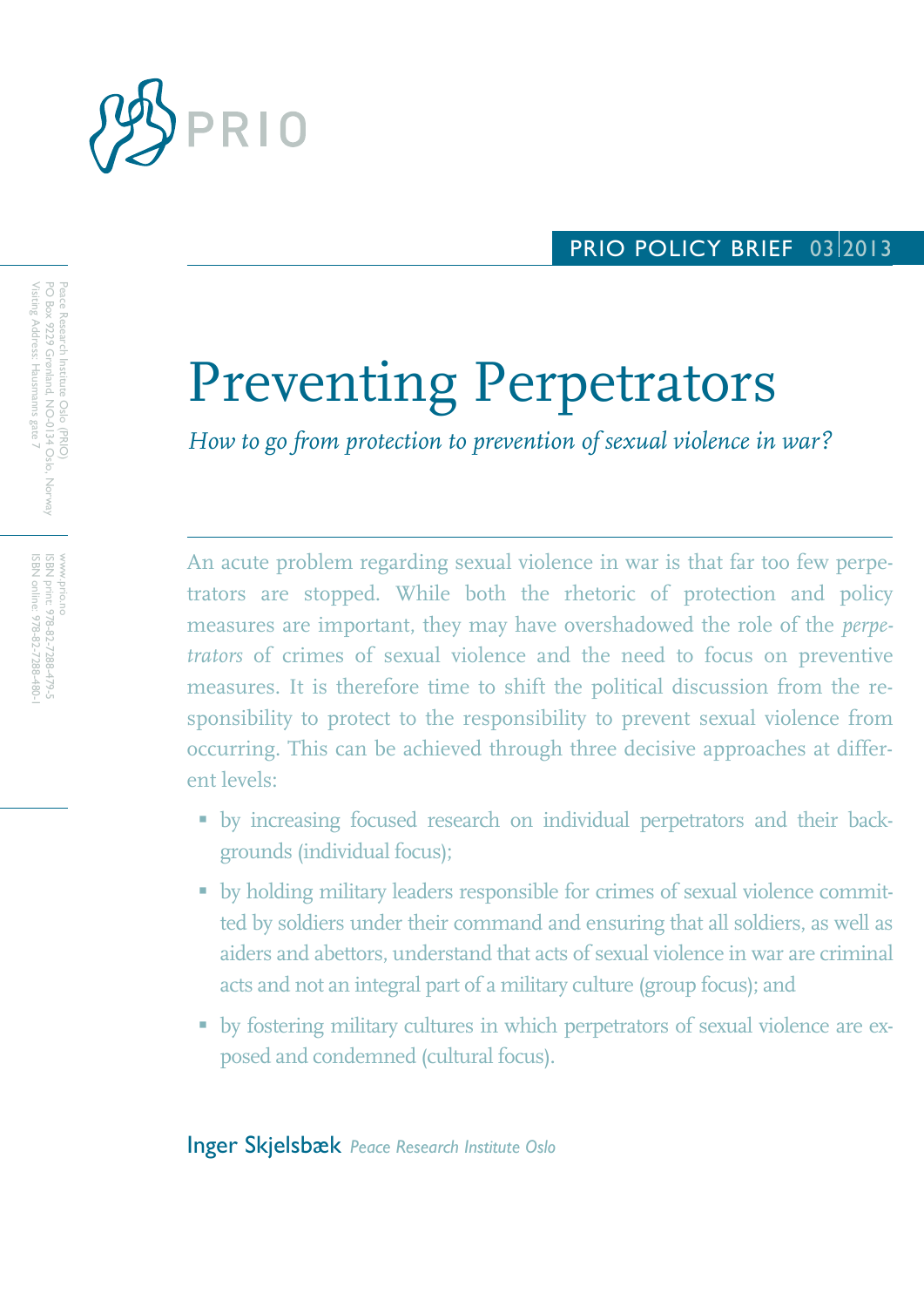#### **From a victim-centred focus ...**

War, rape and rape in war are concepts that are strongly interconnected historically, mythologically and culturally. War is a setting in which looting and rape are two sides of the same coin. Rape in war is both a metaphor for the barbarism of war and a direct manifestation of the misuse of power and violence unleashed by war.

*Rape* is *a metaphor* for political acts. The attack of the city of Nanking in 1937 is often referred to as the Rape of Nanking, but as an act in itself rape is often described using other metaphors such as the biblical formulation that 'you may enjoy the spoil of your enemies' Rape as a metaphor and metaphors of rape have been part of historical accounts and other forms of the documentation and depiction of war for centuries, yet the way in which rape in war is analysed and understood as a political weapon in conflict settings has been characterized by reformulations and dismissal.

While there is little scholarly documentation of the use of rape in wars before World War II, this does not mean that it did not take place. The fact that the activities of looting, pillaging and raping, historically and well as literally, constitute the core activities of war achieves two things:

 First, it renders the victims of war-rape experiences indistinguishable from the victims of other wartime crimes. Sexual violence crimes are significant only insofar as they occur in conjunction with other crimes, and it is the combination of these acts that constitutes warfare.

 Second, characterizing warfare as acts of looting, pillaging and raping clearly defines the soldier as male. These behaviours, and thereby warfare as such, are seen as masculine actions.

Marginalizing the phenomenon of sexual violence in war as a women's problem, a private problem and/or something too shameful to address has kept the victims and their stories and experiences at arm's length from policy and research analysis.

As a consequence, we have, historically, known very little about the ways in which rape is used in different wars; why this is the preferred form of violence in  $c$ ertain settings; how the victims and their societies live with these experiences after the war has ended; and what political impact these  $\alpha$ cts of violence might have during and after a conflict.

*The historical silence,* however, has been disrupted by the voiced experiences of survivors from  $\langle$  many conflict zones, including Bosnia, Rwanda, Kosovo, East Timor, Sudan, Sierra Leone, Liberia and the Democratic Republic of the Congo, to mention just a few. The voicing of these experiences has constituted what Nicola Henry (2011) refers to as a counter memory of war, and she argues that it is the International Criminal Tribunal for the former Yugoslavia (ICTY), the International Criminal Tribunal for Rwanda (ICTR) and the International Criminal Court (ICC) that have been the major sites for the creation of these counter-memory accounts.

Yet, before the creation of these bodies, a massive documentation effort on the part of the international NGO and UN community was instrumental in bringing about the attention required to move the international community to establish the above-mentioned courts and to ensure that more political attention was given to women's wartime experiences, particularly sexual violence in war. These criminal prosecution efforts came about owing to an unprecedented focus on the victims of sexual violence and their protection needs. The motivations of the perpetrators, however, were generally assumed rather than researched.

#### **... to a perpetrator-centred focus**

Understanding mass atrocities is a delicate endeavour. Often, in attempts to understand the perpetrators of such acts, individuals are shown to be fallible and thereby human. For many, this can be uncomfortable.

*It is easier to dehumanize evildoers* and thereby differentiate them from those who do not commit atrocities. However, there exists a rich scholarly literature on the perpetrators of crimes of sexual violence within various academic fields, including psychology, law, criminology and sociology. Much of this literature focuses on the perpetrator in times of peace, exploring what individual, social and circumstantial elements might have led a given person to become a perpetrator of such crimes.

Likewise, there is a rich literature on perpetrators of war crimes and genocide that provides similar kinds of explanations: examining the individual, social and circumstantial elements that push people over the edge to commit evil acts. For efforts to understand the perpetrator of sexual violence in war, however, both bodies of scholarly literature fall short: the literature on the peacetime perpetrator of sexual violence does not help us conceptualize the particular coercive environment of an armed conflict, while the literature on perpetrators of war crimes and genocide does not adequately explain why sexual violence appears to be preferred over other forms of violence in given situations and by certain individuals.

*In order to come closer to an understanding* of the sexual violence perpetrator in war, it is important to understand the interconnection between the personal and the social in a particular coercive environment. In other words, understand how the context of war can change the ways in which individuals reason and behave.

In addition to the documentation literature (i.e. reports produced by various fact-finding missions and organizations), there is also a growing academic literature on crimes of wartime sexual violence. But, within these analyses, it is predominantly the victims who are given a voice and are analysed. The perpetrator is a secondary character, one whose intentions and motivations are assumed but remain unexamined.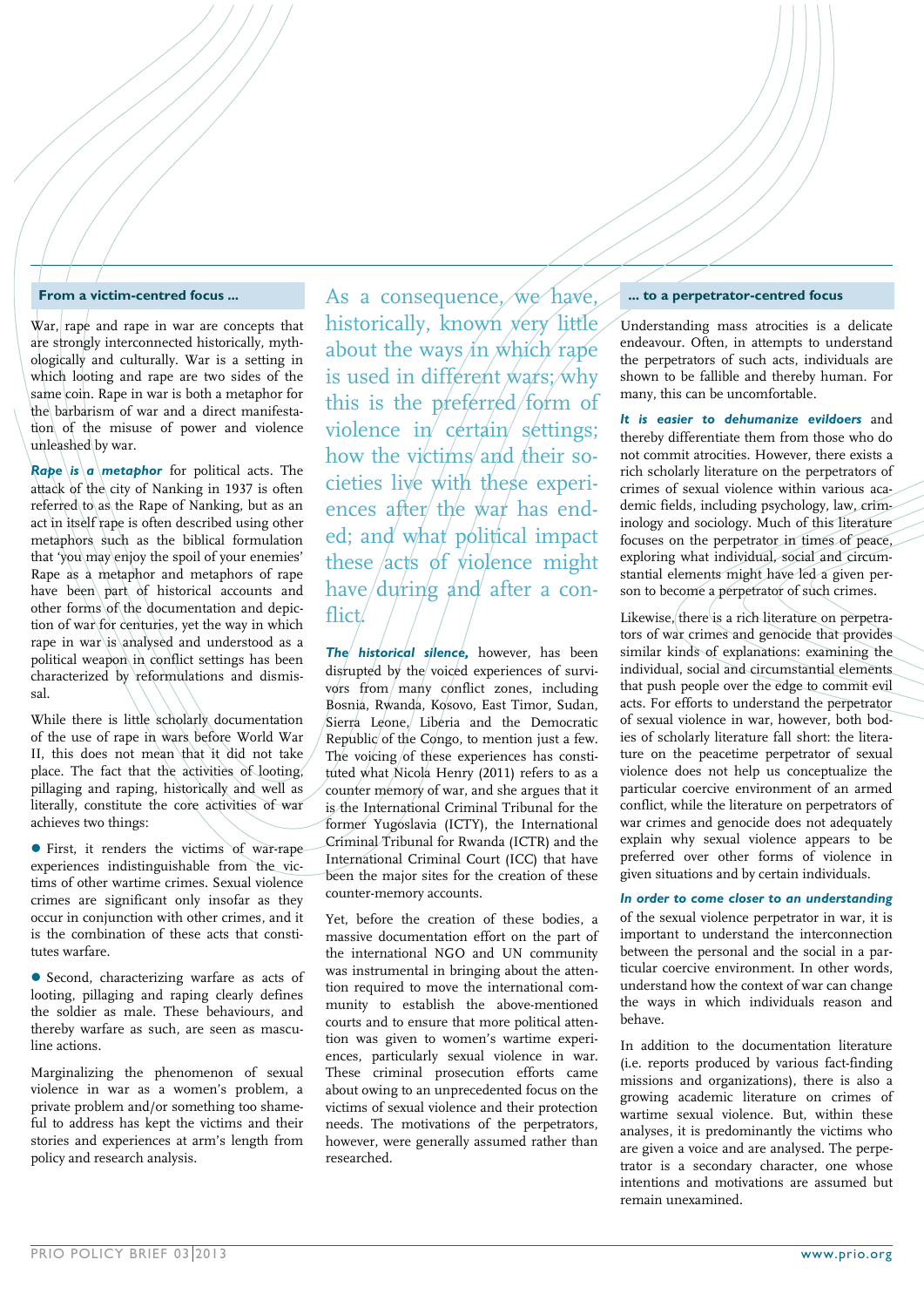In other words, the ways in which sexual violence in war has been theorized up until now have been based on empirical data from only one of the groups involved in this violent coercive relationship: the victims.

In order to advance our understanding of this area, we need to incorporate empirical data that bring the perceptions and voices of the perpetrators into the equation.

This is necessary not to somehow justify the actions of the perpetrators but to seek insights into why and how this type of behaviour can be understood as a social practice that constitutes war and gender, as well as to help identify preventive remedies. There are three different ways in which the relevant knowledge can be sought.

# *Individual focus:* **Perpetrator personalities**

There is a difference between the perpetrators of acts of sexual violence in war and those who commit acts of sexual violence in times of peace. This means that the existing body of knowledge on perpetrators of sexual violence might have little applicability to the perpetrators of wartime sexual violence. The setting of war represents an extreme break with the norms and values that guide peaceful coexistence between people(s) – as illustrated by the very fact that killing is permissible under certain conditions in war.

*Are particular personalities more prone* to sexual violence behaviour in war? This seems highly likely, and thus military recruitment processes need to be attentive to sexualviolence-prone individuals. These could include people with the following characteristics:

- psychopathologies such as deviant sexuality;
- traumatized individuals, i.e. people with a history of trauma, which may include experiences of sexual abuse and/or extreme violence;
- dysfunctional individuals who are seeking misplaced emotional comfort;
- **i** ideological dispositions that would render the person prone to dehumanizing others;
- paranoia, delusions, sadistic personality traits.

# *Group focus:* **Responsibilities in extraordinary contexts**

Part of the training that soldiers undergo in regular armies is geared toward learning what actions are permissible under international law given particular sets of circumstances.

*In other words, soldiers are trained* to recognize and analyse in which settings certain forms of violence are legitimized. These settings require clear distinctions to be made between civilians and military personnel, and involve a set of parameters that regulate relationships between military forces on the battleground.

When a person in a war situation kills without violating the rules of war, he or she is usually not regarded as a murderer in the aftermath of war, and quite likely will never kill again. Likewise, a perpetrator of sexual violence in war may not be a rapist with a history of offences involving sexual violence prior to the war, and that violence may or may not have a bearing on his or her behaviour after the war.

However, there is a clear distinction between killing and committing acts of sexual violence in war: **killing can be legitimized under certain conditions, whereas sexual violence cannot**.

Nevertheless, it is possible to regard sexual violence in war as part of a repertoire of actions that *appear* permissible because the circumstances of war are extraordinary and because such behaviour elicits no consequences, punishment, or condemnation from the military leadership.

In addition, wars are confusing settings, because frontlines are blurred, and the distinction between military and civilian is unclear. It is therefore likely that the propensity for extreme violence in all its forms increases simply because the opportunity for such violence is present. James Waller (2007) argues that men are implicated in extreme violence more often than women simply because they find themselves more often in situations where such acts can be carried out, and war presents a wealth of such situations.

In order to avoid this group dynamic, it is therefore imperative that the **military leadership is held accountable in national as well as international courts for sexual violence behaviour by soldiers under its command.**

*Cultural focus:* **Militarized masculinities**

The stereotypical image of a soldier found in popular culture and historical accounts is more often that of a gentleman than that of a villain. With the increased focus on sexual violence in war, however, this image has become harder to maintain. Some have even argued that the display of hegemonic (and militarized) masculinity should be seen as pathological, and the response should not be a privileged status but potential international criminal prosecution (Hutchings, 2008). Which effects might this view point have for the use of sexual violence in war? What does this new way of thinking mean for perpetrators of crimes of sexual violence? How do they make sense of their actions and their punishment, and in terms of which masculinity and from which subject positions will they view their experiences and criminal actions?